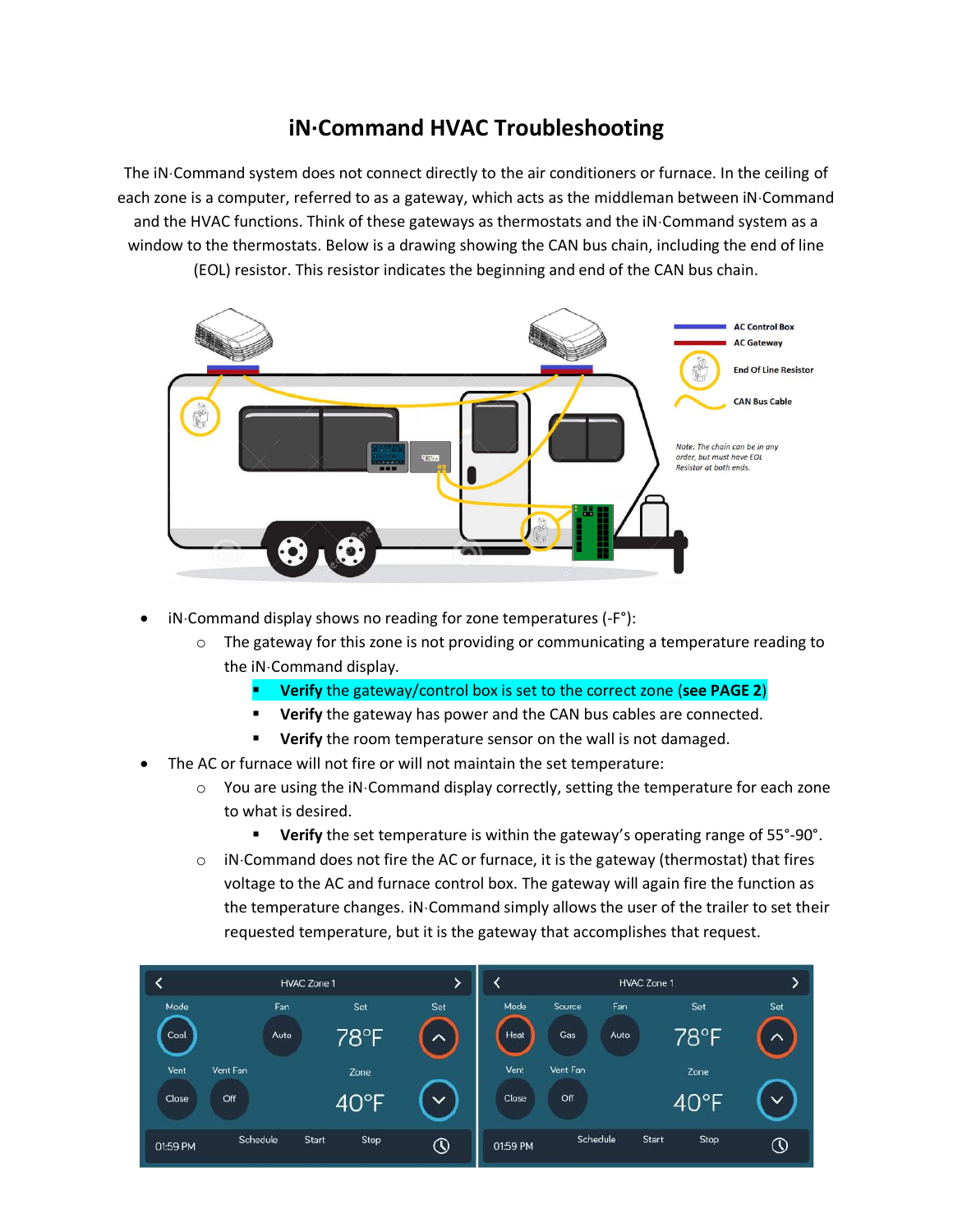*Anytime you connect or disconnect a component in the CAN bus system you must power cycle the entire RV by disconnecting all batteries and shore power.*

## **Verify** the gateway/control box is set to the correct zone:

- 1. Dometic
	- a. This gateway is where you will assign the dipswitches to match the floor plan on the iN·Command display. In the picture below 2 is ON while 1,3, and 4 are OFF. This assigns this gateway to ZONE 2 on our display. This gateway would provide a temperature for ZONE 2, if this is set incorrectly then you will not see a temperature in ZONE 2 nor will you have any control of ZONE 2 on our display.



- 2. Coleman/RVP
	- a. This gateway has similar connections to the other version, but the way you assign a zone is different. With RVP you will assign the jumpers on the RVP control box shown below in **YELLOW**. In **BLUE** you will find a jumper to toggle their heat pump – HP / NON HP. In **GREEN** you will find the relay which enables the control box for heat options.
- i. It is important to note that the same PCB board is used on control boards that do not support heat options. If there is no relay (in **GREEN**), the board will not control electric heat even though the HP / NON HP jumper is there.

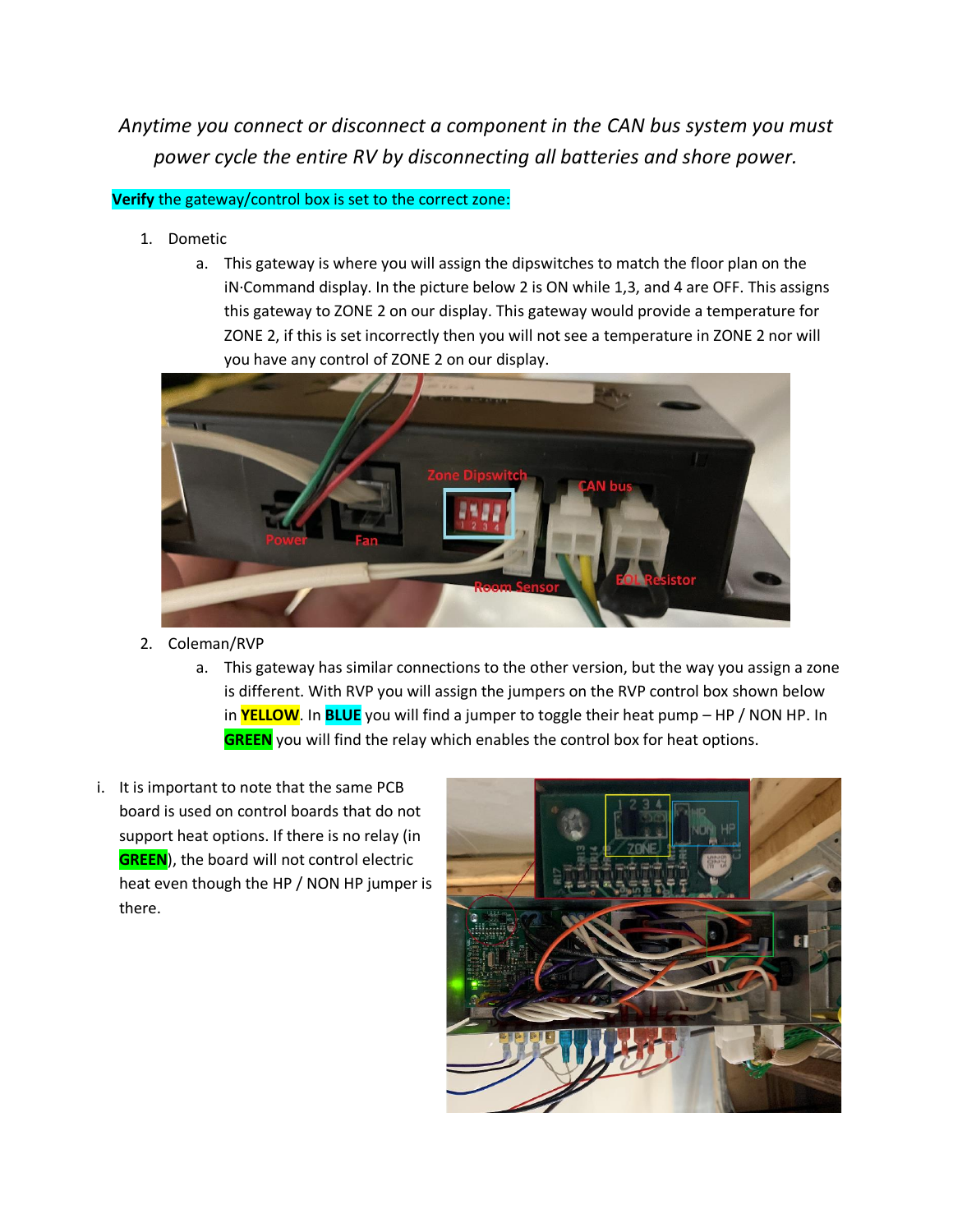





- HVAC Scheduling on iN·Command
	- o At the bottom of the HVAC page on iN·Command you will see Schedule, Start, and Stop (**see PAGE 1**). If there are times below Start and Stop, then a schedule is active. To disable the schedule tap below Schedule and the times should disappear. To adjust the scheduled times, tap on the clock in the bottom right corner of the HVAC page.
- iN·Command updates can be found here:<https://in-command.net/control-systems/>